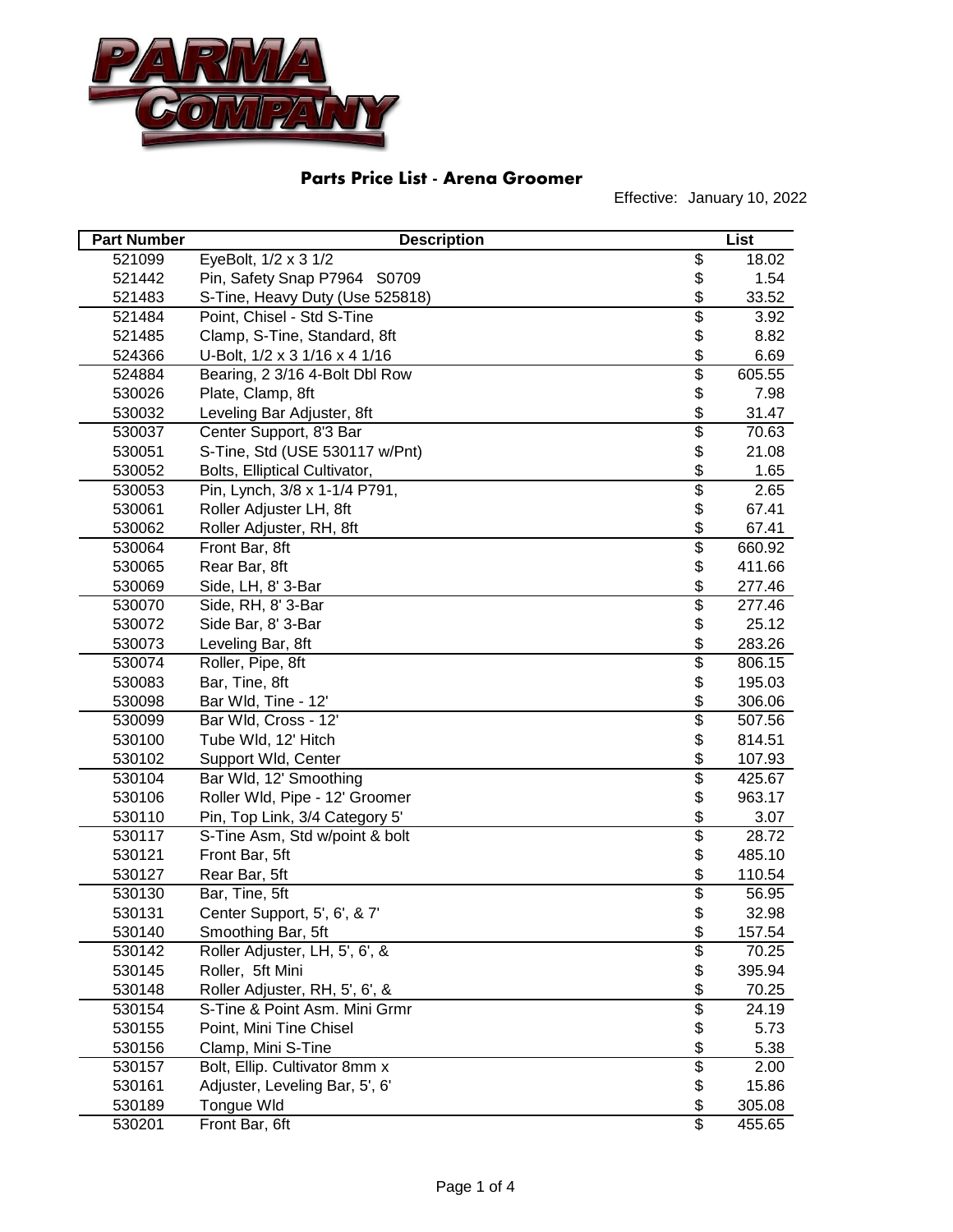

| <b>Part Number</b> | <b>Description</b>               |                          | List     |
|--------------------|----------------------------------|--------------------------|----------|
| 530202             | Rear Bar, 6ft                    | \$                       | 105.74   |
| 530204             | Tine Bar, 6ft                    | $\overline{\$}$          | 66.20    |
| 530205             | Leveling Bar, 6ft                | \$                       | 172.31   |
| 530206             | Roller, 6ft Pipe Arena Groomer   | \$                       | 449.75   |
| 530223             | Tube Wld, 10' Hitch              | $\overline{\$}$          | 722.71   |
| 530224             | Bar, Rear                        | \$                       | 483.94   |
| 530225             | Bar Wld, 10' Tine                | \$                       | 232.07   |
| 530226             | Bar Wld, Smoothing - 10ft AG     | \$                       | 285.69   |
| 530227             | Roller Wld, Pipe, 10' Arena Gr   | \$                       | 818.90   |
| 530274             | Hex Bolt, 1/2-13 x 1 1/4"        | \$                       | 0.62     |
| 530275             | Hex Nut, 1/2-13                  | $\overline{\$}$          | 0.35     |
| 530276             | Lock Washer, 1/2"                | \$                       | 0.35     |
| 530277             | Hex Bolt, 3/8-16 x 1 1/2"        | \$                       | 0.43     |
| 530278             | Hex Nut, 3/8-16                  | $\overline{\$}$          | 0.26     |
| 530279             | Lock Washer, 3/8"                | \$                       | 0.26     |
| 530282             | Roller Wld, 10"Smooth -10' AGr   | \$                       | 1,107.46 |
| 530290             | Roller Wld, 10"Smooth, 8' ArGr   | $\overline{\mathcal{S}}$ | 1,046.89 |
| 530292             | Point, STine Mini - Chrome Alloy | \$                       | 33.26    |
| 530293             | Point, STine Std - Chrome Alloy  | \$                       | 47.03    |
| 530311             | Front Tube Wld                   | $\overline{\$}$          | 466.46   |
| 530312             | Rear Angle Weld                  | \$                       | 151.22   |
| 530313             | <b>Tine Bar</b>                  | \$                       | 74.39    |
| 530314             | Smoothing Bar, 7ft               | $\overline{\$}$          | 173.67   |
| 530315             | Roller Wld, 7'                   | \$                       | 451.55   |
| 530330             | Blade Attachment, 5', 6' & 7'    | \$                       | 330.00   |
| 530335             | Roller, 5' AG Solid Pipe         | $\overline{\$}$          | 891.18   |
| 530336             | Roller, 6' AG Solid Pipe         | \$                       | 992.56   |
| 530337             | Roller, 7' AG Solid Pipe         | \$                       | 1,043.92 |
| 530340             | Squared Retainer Snap Pin, McM   | \$                       | 22.55    |
| 530371             | Lock Nut, 3/8"-16 Steel Crimp    | \$                       | 0.13     |
| 530395             | Bearing, 1" P.B. w/S.Screw       | \$                       | 20.02    |
| 530396             | Angle Brace, 5' - 6' - 7' - 8'   | $\overline{\$}$          | 51.77    |
| 530398             | Bearing, 1 1/2" PB w/Set Screw   | \$                       | 36.85    |
| 530400             | Angle Brace, 8'                  | \$                       | 56.07    |
| 530402             | Angle Brace, 10'                 | \$                       | 60.27    |
| 530403             | Angle Brace, 12'-- Long          | \$                       | 61.20    |
| 530404             | Angle Brace, 12'-Inner           | \$                       | 47.57    |
| 530405             | Coil Spring Tine, 7/16" X 18 1   | \$                       | 59.24    |
| 530409             | Bracket Wld, Large               | \$                       | 45.05    |
| 530410             | Bracket Wld, Small               | \$                       | 25.15    |
| 530411             | Bracket Wld, Small               | $\overline{\$}$          | 35.50    |
| 530412             | Bracket Wld, Large               | \$                       | 37.95    |
| 530414             | <b>Tine Bar Control Arm</b>      | \$                       | 98.91    |
| 530417             | Ratchet Arm-Long                 | $\overline{\$}$          | 29.45    |
| 530419             | Ratchet Arm, Short               | \$                       | 20.11    |
| 530420             | Leveling Bar Control Handle      | \$                       | 16.64    |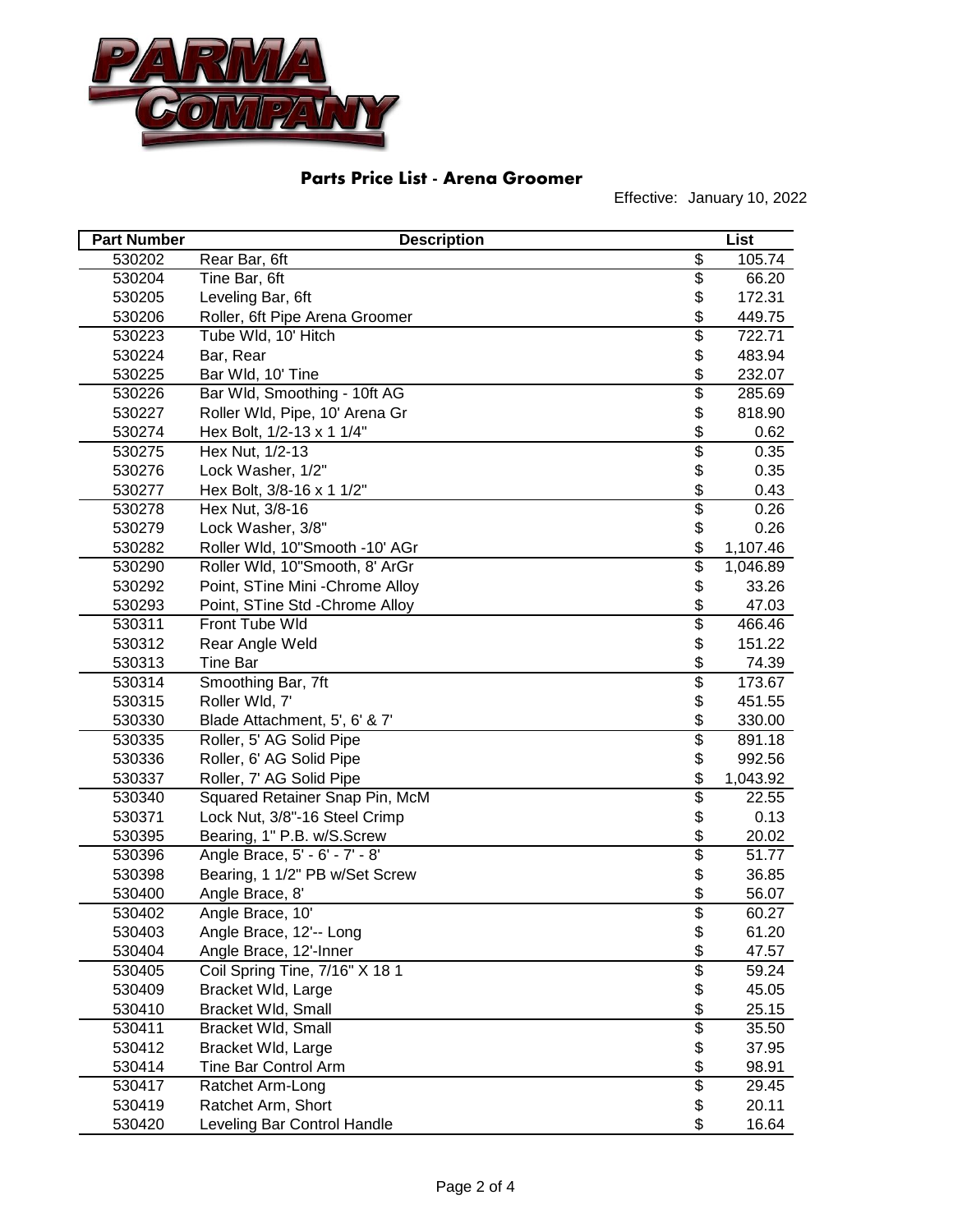

| <b>Part Number</b> | <b>Description</b>             |                          | List     |
|--------------------|--------------------------------|--------------------------|----------|
| 530422             | Jackmount, Pivoting            | \$                       | 113.15   |
| 530428             | <b>Rear Roller Frame Mount</b> | \$                       | 775.80   |
| 530430             | Leveling Bar, Pro 8'           | \$                       | 315.00   |
| 530439             | Frame Wld, Arena Groomer Pro   | \$                       | 1,645.00 |
| 530446             | Spring Keeper                  | \$                       | 3.45     |
| 530448             | Front Spring Tooth Tinebar     | \$                       | 127.63   |
| 530450             | Front S-Tine Bar               | \$                       | 158.78   |
| 530451             | Hitch Pin, 1"                  | \$                       | 31.77    |
| 530452             | Hitch Pin, 1 1/8"              | \$                       | 53.08    |
| 530485             | Roller Wld, 14" Pipe X 8' - AG | $\overline{\$}$          | 3,937.00 |
| 530487             | Ratchet Arm, 2nd Row S-Tines   | \$                       | 42.45    |
| 530488             | Ratchet Arm, 2nd Row Coil Tine | \$                       | 33.88    |
| 530489             | Front Hitch Wld                | \$                       | 500.27   |
| 530490             | Rear Angle Weld                | \$                       | 110.75   |
| 530492             | <b>Tine Bar</b>                | \$                       | 68.04    |
| 530493             | Smoothing Bar Wldment          | \$                       | 167.75   |
| 530495             | Roller Wld, Pipe - 8ft Mini    | \$                       | 541.90   |
| 530529             | Jack, Rear Roller Lift         | \$                       | 429.92   |
| 530540             | Coil Tine 1/4" Convrsn. 7' Min | \$                       | 286.00   |
| 530542             | Plate, Bolt Backing            | \$                       | 3.87     |
| 530545             | Coil Tine 1/4" Convrsn 6' Mini | \$                       | 242.00   |
| 530546             | Coil Tine 1/4" Convrsn. 8' Min | $\overline{\$}$          | 319.00   |
| 530548             | Coil Tine 1/4" Convrsn 5' Mini | \$                       | 209.00   |
| 530553             | Swivel Hitch, Groomer Mount    | \$                       | 236.25   |
| 530554             | Swivel Hitch, 3-Point Mount    | $\overline{\$}$          | 236.25   |
| 530555             | Swivel Hitch Assembly          | \$                       | 470.00   |
| 530556             | Tension Spring, Lee LE 075G 06 | \$                       | 20.85    |
| 530562             | U-bolt, 3/8 x 1 1/2" x 1 1/2"  | \$                       | 3.65     |
| 530563             | Tire, Transport -Mini-Groomer  | \$                       | 129.25   |
| 530564             | <b>Transport Plate</b>         | \$                       | 28.11    |
| 530565             | Coil Tine, 3/8" Convrsn., 5' M | \$                       | 297.00   |
| 530566             | Coil Tine, 3/8" Convrsn., 6' M | \$                       | 341.00   |
| 530567             | Coil Tine, 3/8" Convrsn., 7' M | \$                       | 396.00   |
| 530568             | Coil Tine, 3/8" Convrsn., 8' M | \$                       | 440.00   |
| 530570             | <b>Transport Kit</b>           | \$                       | 325.00   |
| 530573             | 7' Rear Roller Curved Blade    | \$                       | 505.57   |
| 530575             | Coil Tine, 3/8" Kit 5' w/BARS  | \$                       | 407.00   |
| 530576             | Coil Tine, 3/8" Kit, 6' w/BARS | \$                       | 462.00   |
| 530577             | Coil Tine, 3/8" Kit, 7' w/BARS | \$                       | 517.00   |
| 530578             | Coil Tine, 3/8" Kit, 8'M w/BAR | $\overline{\$}$          | 572.00   |
| 530640             | Coil Tine, 1/4" Kit 7' w/BARS  | \$                       | 374.00   |
| 530644             | Depth Control Extension Plate  | \$                       | 30.00    |
| 530645             | Coil Tine, 1/4" Kit 6' w/BARS  | $\overline{\mathcal{E}}$ | 341.00   |
| 530646             | Coil Tine, 1/4" Kit 8'M w/BARS | \$                       | 429.00   |
| 530648             | Coil Tine, 1/4" Kit 5' w/BARS  | \$                       | 308.00   |
| 530650             | Coil Tine, 1/4" Single-Angled  | $\overline{\mathbf{S}}$  | 10.78    |